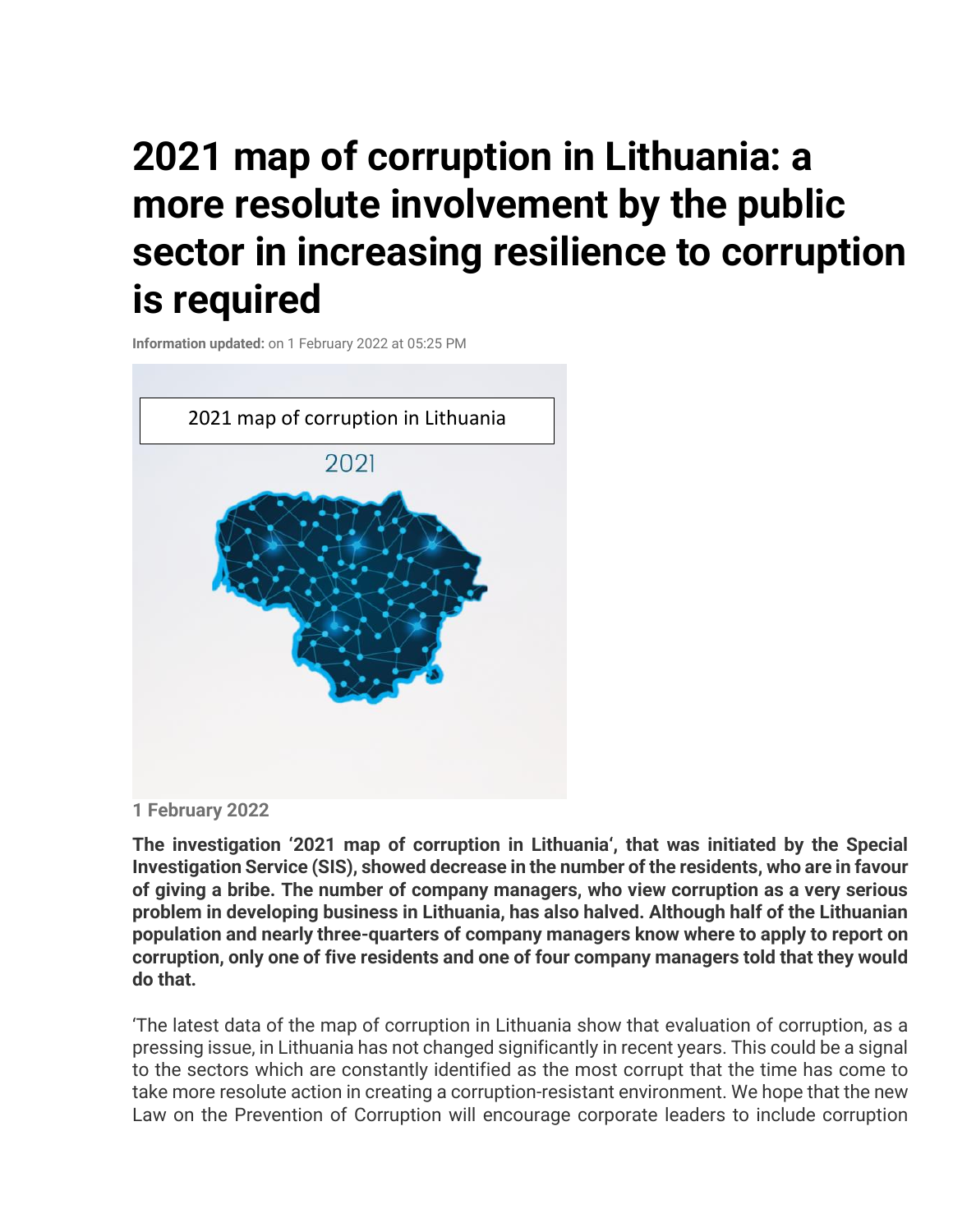prevention in the list of priority directions of activity, and this should be an integral part of good governance. We will be able to achieve a greater determination of society not to tolerate corruption and to get involved in anti-corruption initiatives only after anti-corruption values will be strengthened in every organisation', - says Žydrūnas Bartkus, Director of the SIS.

### **After low wages, rising prices and health problems, corruption is another most pressing issue**

10 percent of the residents, 5 percent of company managers and 2 percent of civil servants stated that they had given a bribe in the last 12 months - compared to 2020, the situation has not changed significantly. After low wages, rising prices and health problems, corruption ranks 4th among the problems that are relevant to the Lithuanian population. Every third resident of Lithuania has pointed out corruption as a very serious problem. However, the number of company managers (in 2021 – 7 percent), who claim that corruption is a very serious problem in carrying out activities in Lithuania, has even halved.

The health sector remains the area in which risk of bribe extortion and giving a bribe is the most often encountered by the residents. Increase in corruption experience has also been observed in recent years. In the opinion of the residents and company managers, in 2021, medical institutions, courts, the Seimas, municipalities, and political parties are the most corrupt institutions. According to civil servants, the media also ranks in the top five of the most corrupt institutions. The media is rated worse than political parties and its evaluation is deteriorating for the second year in a row.

Systemic corruption is considered to be the main form of corruption in Lithuania in all target groups. Nepotism, patronage of members of political parties, delays in decision-making and the adoption of favourable laws that benefit individual groups are identified as the most relevant forms of corruption.

#### **Deterioration in the evaluation of the level of corruption in the energy sector is observed**

The residents and civil servants consider the Ministry of Health, the Ministry of Energy and the Ministry of Agriculture and their subordinate institutions as the most corrupt. The Ministry of Health, the Ministry of Energy and the Ministry of Agriculture and their subordinate institutions have been rated worst among company managers. The evaluation of the energy sector has deteriorated most of all ministries.

#### **More civil servants consider decision-making in Lithuania to be open**

In 2021, decision-making in Lithuania is considered to be open by 10 percent of the residents and company managers, and by 31 percent of civil servants. Improving evaluations of decisionmaking by civil servants are observed, which, compared to 2020, have increased one and a half times (was 21 percent).